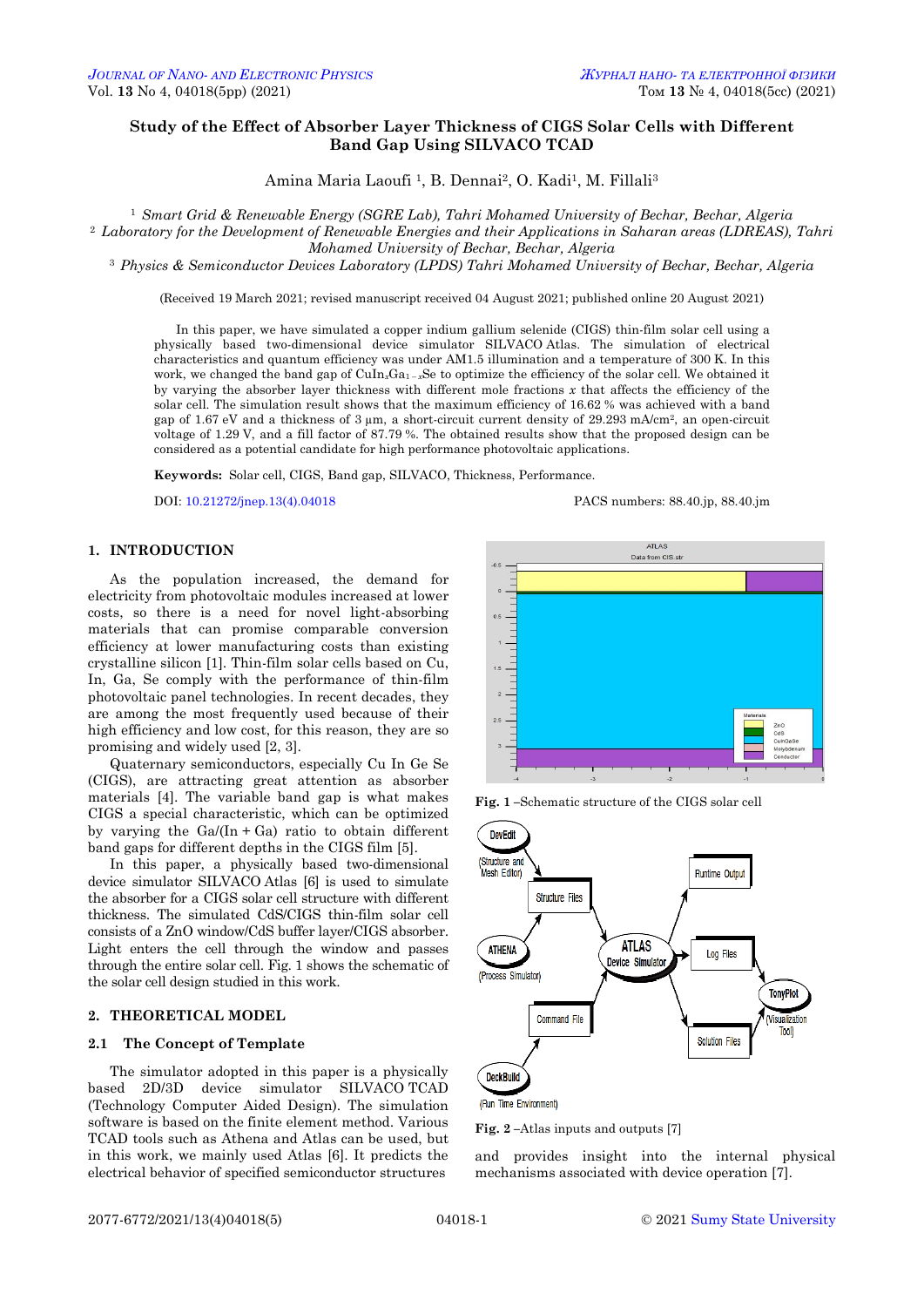### AMINA MARIA LAOUFI, B. DENNAI, O. KADI, M. FILLALI *J. NANO- ELECTRON. PHYS.* **[13](#page-0-2)**, [04018](#page-0-2) [\(2021\)](#page-0-2)

For the simulation in ATLAS of a solar cell, script, information must be entered into Deck Build, and it is necessary to specify different parameters of the cell structure. The definition of the structure must also include the cornerstone of the simulation because it builds a network of the cell through its precise division and bsears the physical dimensions and thickness of the different layers that make up the cell. The importance of the cell network is that at the intersection of the network points (nodes) to enable the study of cell behaviour a set of differential equations must be solved in order to simulate the transport of cell vectors [8].

SILVACO Atlas can calculate solar cell characteristics such as conversion efficiency  $(\eta)$ , shortcircuit current density  $(J_{sc})$ , open-circuit voltage  $(V_{oc})$ , fill factor (FF), and quantum efficiency (QE).

### **3. DESIGN AND SIMULATION**

In SILVACO Atlas software, we have to input the material properties of each layer in the cell structure via the Deckbuild interface.

To study the effect of changing the absorber layer thickness, we simultaneously varied the mole fraction to change the band gap of the absorber layer. We first fixed the thickness parameters, then alternately varied the mole fractions  $(x = 0, 0.31, 0.45, 0.66, 1)$  in order to analyze their influence on the characteristics of the CIGS solar cell with a solar cell surface area of 0.4 cm².

For proper design of CuIn<sup>1</sup> – *<sup>x</sup>*Ga*x*Se<sup>2</sup> based solar cell, we have to analyze the equation of the material main parameters, such as band gap, electron affinity, permittivity. An approximate expression for the band gap of  $CuIn_{1-x}Ga_xSe_2$  semiconductor alloys was used:

 $Eg(x) = 1.011 + 0.664x - 0.249(1 - x).$ 

Here,  $E_g$  ranges from 1.011 to 1.68 eV for  $x = 0$  (CIS) and  $x = 1$  (CGS), respectively. The electron affinity of CIGS is expressed as given below:

 $\chi(x) = -0.242x^2 - 0.454x + 4.68$ .

The relative permittivity is written as

$$
\mathcal{E}(x) = 15.1 - 5x.
$$

In this work, all simulations were performed for the AM1.5 solar spectrum with  $P = 1000W/cm^2$  and at a temperature  $T = 300 \text{ K}$  using an ideal single-diode model.

Table 1 shows a description of the parameters used in the simulation and the main parameters that are used in the study.

### **4. SIMULATION RESULTS AND DISCUSSION**

Simulations were performed to compare different types of cell structure created by varying the thickness and mole fraction of CIGS absorber layers to find out the best structure for higher efficiency and more stable CIGS solar cells. The simulation results can be seen in Fig. 3, Fig. 4, Fig. 5, and Fig. 6. These figures show in detail the effect of the absorber layer, the thickness of which has increased from 1 to 3  $\mu$ m, on cell parameters such as  $V_{oc}$ ,  $J_{sc}$ , FF and  $\eta$  from SILVACO simulation.

**Table 1** – Parameters for simulation

| Parameters                                             | $N-ZnO$     | $N-CdS$ P-   |                    |
|--------------------------------------------------------|-------------|--------------|--------------------|
|                                                        |             |              | <b>CIGS</b>        |
| Thickness (µm)                                         | 0.4         | 0.05         |                    |
| Relative permittivity $\varepsilon$                    | 9           | 10           | 13.6               |
| Band gap $(eV)$                                        | 3.3         | 2.48         |                    |
| Electron affinity (eV)                                 | 4.5         | 4.18         | 4.58               |
| Electron mobility (cm <sup>2</sup> /Vs)                | 50          | 100          | 100                |
| Hole mobility $\text{cm}^2/\text{Vs}$                  | 5           | 25           | 25                 |
| Effective density of states in                         |             |              |                    |
| the conduction band $(Nc)$                             | $2.2e^{18}$ | $2.41e^{18}$ | $2.2e^{18}$        |
| $\rm (cm^{-3})$                                        |             |              |                    |
| Effective density of states in                         | $1.8e^{19}$ | $2.57e^{19}$ | $1.8e^{19}$        |
| the valence band $(N_V)$ (cm <sup>-3</sup> )           |             |              |                    |
| Donor concentration (cm $^{-3}$ )                      | $1e^{18}$   | $1e^{17}$    | 0                  |
| Acceptor concentration (cm <sup><math>-3</math>)</sup> |             | 0            | $8\mathrm{e}^{16}$ |

Since  $I_{sc}$  is proportional to the area of the solar cell, to compare various solar cells, the short-circuit current density  $J_{sc} = I_{sc}/A$  is often used, where *A* represents the surface area of the cell. By applying a potential to the cell, the current decreases and the voltage develops as charge accumulates at the terminals. The resulting current can be considered as the sum of the shortcircuit current *Isc*, originated from the photon absorption process. The current density is as follows [9]:

$$
J = J_{SC} - J_0 \left( e^{\frac{qV}{TK_B}} - 1 \right),\tag{1}
$$

where  $J_0$  is a constant,  $q$  is the electron charge and  $V$  is the applied voltage.

The open-circuit voltage *Voc* can be calculated by setting  $J = 0$ :

$$
V_{OC} = \frac{TK_B}{q} \ln \left( \frac{I_{SC}}{J_0} + 1 \right). \tag{2}
$$

The maximum output power density of a solar cell is achieved somewhere between  $V = 0$  and  $V = V_{oc}$  at a voltage *Vm*. The corresponding current density is called *Jm*, and thus the maximum power density is

$$
Pm = jm * Vm.
$$

So, the efficiency of a solar cell is defined as a ratio of the maximum electrical power density produced to the incident light power density:

$$
\eta = \frac{P_{\text{max}}}{P_{\text{inc}}} = \frac{I_{\text{max}} V_{\text{max}}}{P_{\text{inc}}}.
$$
\n(3)

Fig. 3 shows the changes in the current density in terms of the mole fraction with different absorber layer thicknesses.

As we can see, with increasing mole fraction, the band gap increases, which leads to a decrease in the number of absorbed photons, and hence to a decrease in the current density.

Fig. 4 shows the changes in the open-circuit voltage in terms of the mole fraction with different absorber layer thicknesses.

As we can see, with increasing mole fraction, the band gap increases, and this leads to an increase in the number of absorbed photons, and, thus, the open circuit voltage increases.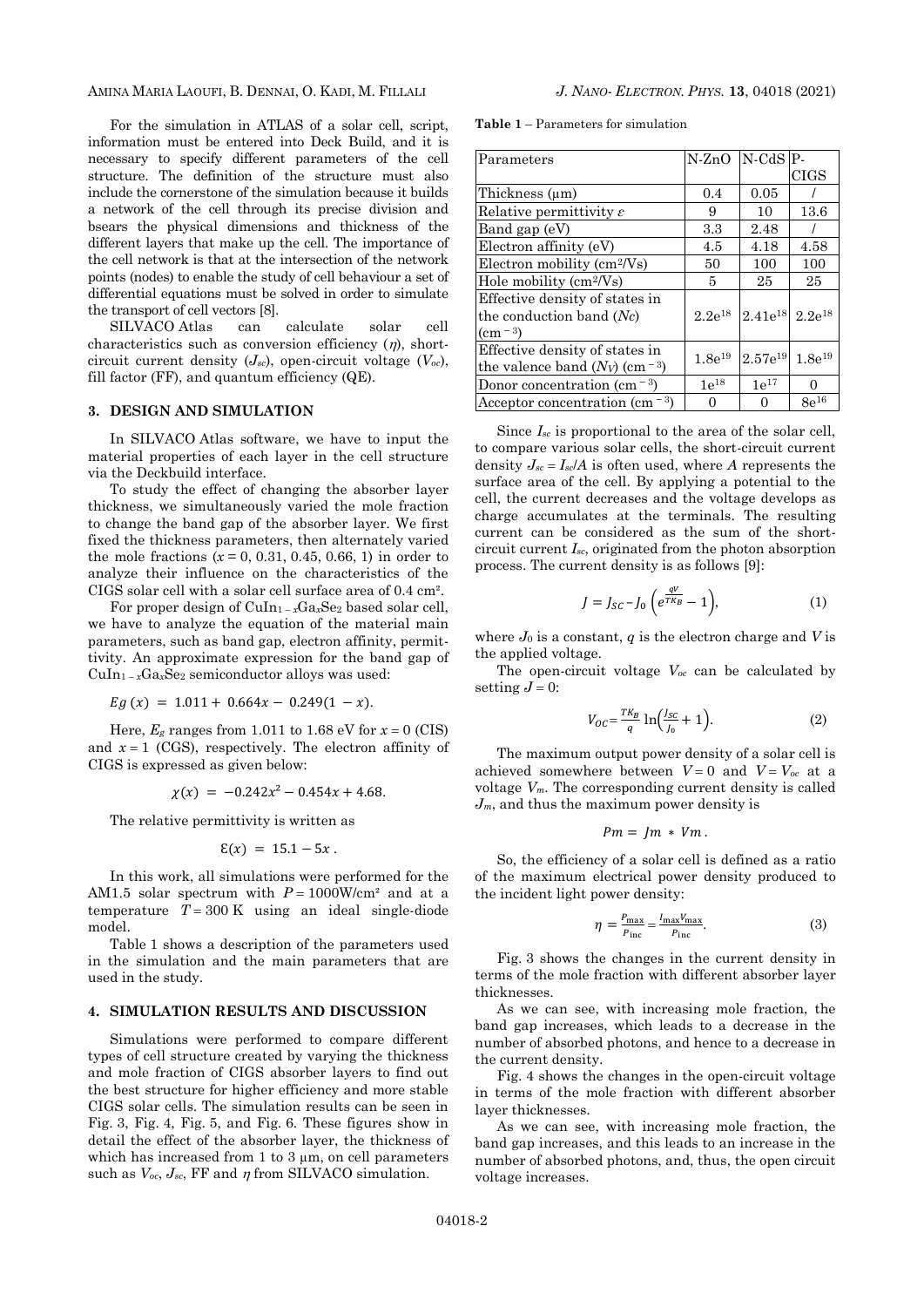STUDY OF THE EFFECT OF ABSORBER LAYER THICKNESS… *J. NANO- ELECTRON. PHYS.* **[13](#page-0-2)**, [04018](#page-0-2) [\(2021\)](#page-0-2)



**Fig.** 3 – Variation of  $J_{sc}$  on the absorber layer thickness for various mole fractions



**Fig. 4 –**Variation of *Voc* on the absorber layer thickness for various mole fractions

Fig. 5 shows the changes in the fill factor (FF) in terms of the mole fraction with different absorber layer thicknesses.



**Fig. 5 –**Variation of FF on the absorber layer thickness for various mole fractions

An increase in the mole fraction leads to an increase in the fill factor.

th(abs)=1µm | Fig. 6 shows the changes in the efficiency  $(\eta)$  of the th(abs)=1,5µm CIGS solar cell in terms of the mole fraction with th(abs)=2µm different absorber layer thicknesses.



**Fig.** 6–Variation of  $\eta$  on the absorber layer thickness for various mole fractions

An increase in the mole fraction leads to an increase in the efficiency due to an increase in voltage.

### **5. RESULT OF OPTIMIZATION**

Based on the above results obtained by SILVACO  $\text{Tr}(\text{abs})=1,5\,\text{µm}$  TCAD software, we can determine the solar cell that th(abs)=2 $\mu$ m | has the best efficiency when the thickness is equal to th(abs)=2,5µm 3 µm and the mole fraction is 1. The corresponding PV parameters such as open-circuit voltage *Voc*, shortcircuit current density  $J_{sc}$ , fill factor FF and efficiency  $\eta$ are all summarized in Table 2.

**Table 2 –** PV parameters of the optimized CIGS device

|                                   | $V_{oc}$ (V | $J_{sc}$ (mA/cm <sup>2</sup> ) FF (%) $\eta$ (%) |       |       |
|-----------------------------------|-------------|--------------------------------------------------|-------|-------|
| Our simulated<br>results          | 1.293       | 29.29                                            | 87.79 | 16.62 |
| Measurement<br>results [9]        | 0.634       | 34.33                                            | 70.21 | 15.28 |
| Other<br>simulated<br>results [9] | 0.631       | 34.38                                            | 70.31 | 15.23 |



**Fig. 7 –**Current-voltage characteristics of the optimal CIGS solar cell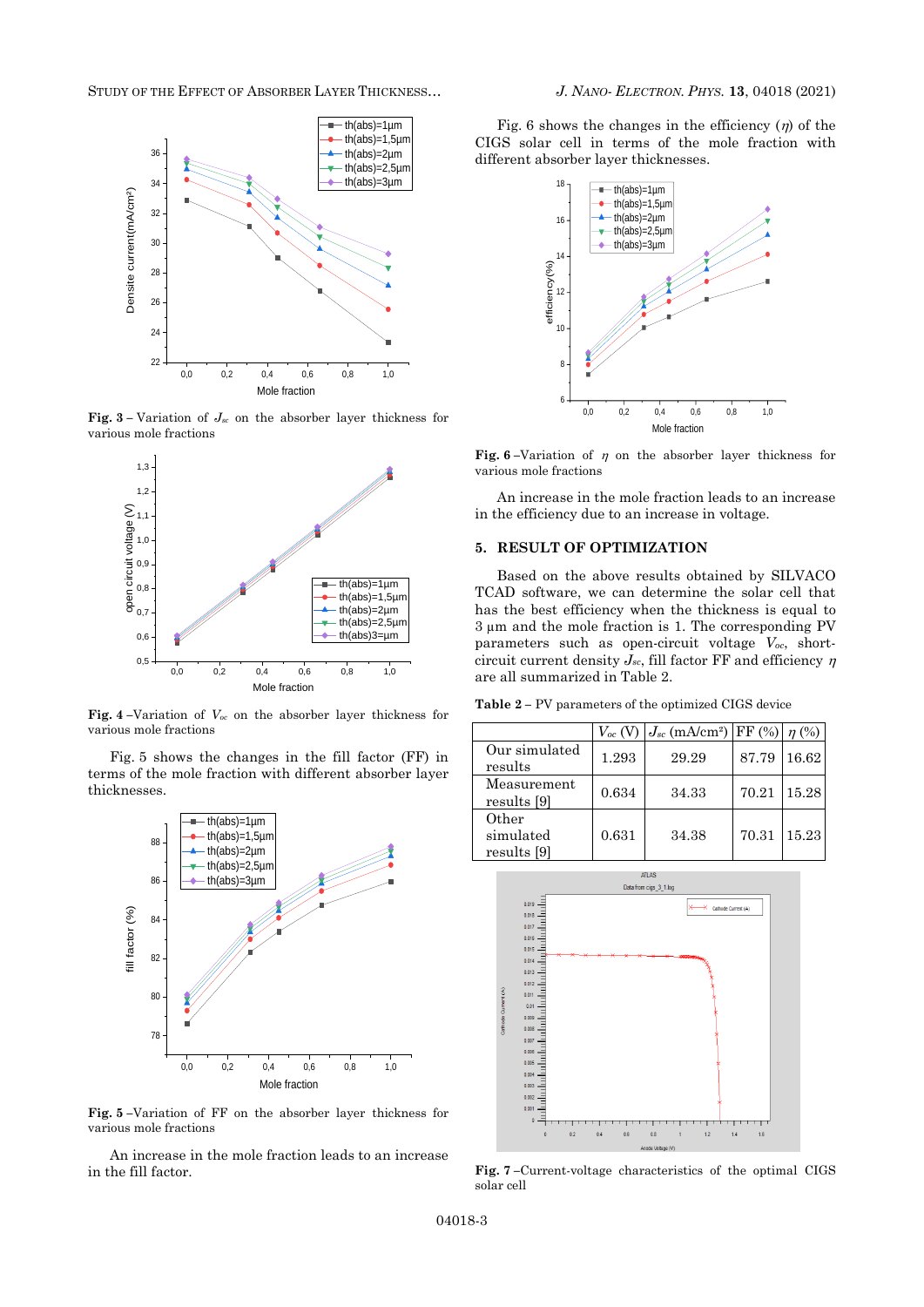#### AMINA MARIA LAOUFI, B. DENNAI, O. KADI, M. FILLALI *J. NANO- ELECTRON. PHYS.* **[13](#page-0-2)**, [04018](#page-0-2) [\(2021\)](#page-0-2)

The current-voltage characteristics generated by the CIGS solar cell optimized device under the AM1.5 spectrum and one sun are displayed in Fig. 7.

The power-voltage characteristics generated by the CIGS solar cell optimized device under the AM1.5 spectrum and one sun are displayed in Fig. 8.



**Fig. 8 –**Power-voltage characteristics of the optimal CIGS solar cell

The quantum efficiency (QE) of the optimal CIGS solar cell from SILVACO simulation is shown in Fig. 9. The cell with a thickness of 3  $\mu$ m maintains almost over 72 % of QE in the entire visible spectrum, where the best conversion efficiency of the cell is confirmed.

#### **REFERENCES**

- 1. B. Zaidi, M. Zouagri, S. Merad, C. Shekhar, B. Hadjoudja, B. Chouial, *[Acta Phys. Pol. A](https://doi.org/10.12693/APhysPolA.136.988)* **136** No 6, 988 (2019).
- 2. N. Mufti, T. Amrillah, A. Taufiq, Sunaryono, Aripriharta, M. Diantoro, Zulhadjri, H. Nur, *[Sol. Energy](https://doi.org/10.1016/j.solener.2020.07.065)* **207**, 1146 (2020).
- 3. P. Jackson, D. Hariskos, R. Wuerz, O. Kiowski, A. Bauer, T.M. Friedlmeier, M. Powalla, *[phys. status solidi](https://doi.org/10.1002/pssr.201409520)* **9** No 1, [28](https://doi.org/10.1002/pssr.201409520) (2015).



**Fig. 9** – Quantum efficiency of the optimal CIGS solar cell

#### **6. CONCLUSIONS**

To optimize the solar cell performance, it is necessary to optimize parameters such as thickness, dosage, the solar cell structure, material quality, surface recombination rate (front and back), etc.

The results obtained show that the thickness of the absorber layer strongly influences the efficiency of the solar cell; and the thickness of the absorber layer equal to 3 µm gives the best efficiency, since the thickness of the solar cell is an important parameter for absorption of photons. The CIGS solar cell with an absorber layer thickness of 3 µm provides a photocurrent density of 29.293 mA/cm<sup>2</sup> and an efficiency of 16.62 %.

- 4. Y.C. Wang, H.P.D. Shieh, *[Appl. Phys. Lett.](https://doi.org/10.1063/1.4893713)* **105** No 7, 1  $(2014)$
- 5. M. Fillali, B. Dennai, *J. Ovonic Res.* **15** No 5, 279 (2019).
- 6. [Silvaco Inc., "Atlas User's Manual," Silvaco Inc.](https://dynamic.silvaco.com/dynamicweb/jsp/downloads/DownloadManualsAction.do?req=silen-manuals&nm=atlas), No 408, [89](https://dynamic.silvaco.com/dynamicweb/jsp/downloads/DownloadManualsAction.do?req=silen-manuals&nm=atlas) (2016).
- 7. E. Lt Col Davis, D. Arthur, Dr. Yoho, D. Keenan, *Tech. Rep.*, 123 (2012).
- 8. B. Farhadi, M. Naseri, *[Superlattice](https://doi.org/10.1016/j.spmi.2016.05.014) Microst.* **96**, 104 (2016).
- 9. J. Park, M. Shin, *Energies* **11** [No 7, 1785](https://doi.org/10.3390/en11071785) (2018).

## **Вивчення впливу товщини шару поглинача сонячних елементів на основі CIGS з різною шириною забороненої зони за допомогою SILVACO TCAD**

Amina Maria Laoufi<sup>1</sup>, B. Dennai<sup>2</sup>, O. Kadi<sup>1</sup>, M. Fillali<sup>3</sup>

<sup>1</sup> *Smart Grid & Renewable Energy (SGRE Lab), Tahri Mohamed University of Bechar, Bechar, Algeria*

<sup>2</sup> *Laboratory for the Development of Renewable Energies and their Applications in Saharan areas (LDREAS), Tahri Mohamed University of Bechar, Bechar, Algeria*

<sup>3</sup> *Physics & Semiconductor Devices Laboratory (LPDS) Tahri Mohamed University of Bechar, Bechar, Algeria*

У роботі ми змоделювали тонкоплівковий сонячний елемент на основі міді, індію, галію та селеніду (CIGS) за допомогою симулятора SILVACO Atlas. Моделювання електричних характеристик та квантової ефективності проводилось при освітленні AM1,5 та температурі 300 К. У роботі ми змінили ширину забороненої зони CuIn*x*Ga<sup>1</sup> – *<sup>x</sup>*Se, щоб оптимізувати ефективність сонячного елементу. Ми отримали його, варіюючи товщину шару поглинача з різними молярними частками *x*, які впливають на ефективність сонячного елементу. Результат моделювання показує, що максимальна ефективність 16,62 % була досягнута при ширині забороненої зони 1,67 еВ і товщині 3 мкм, густині